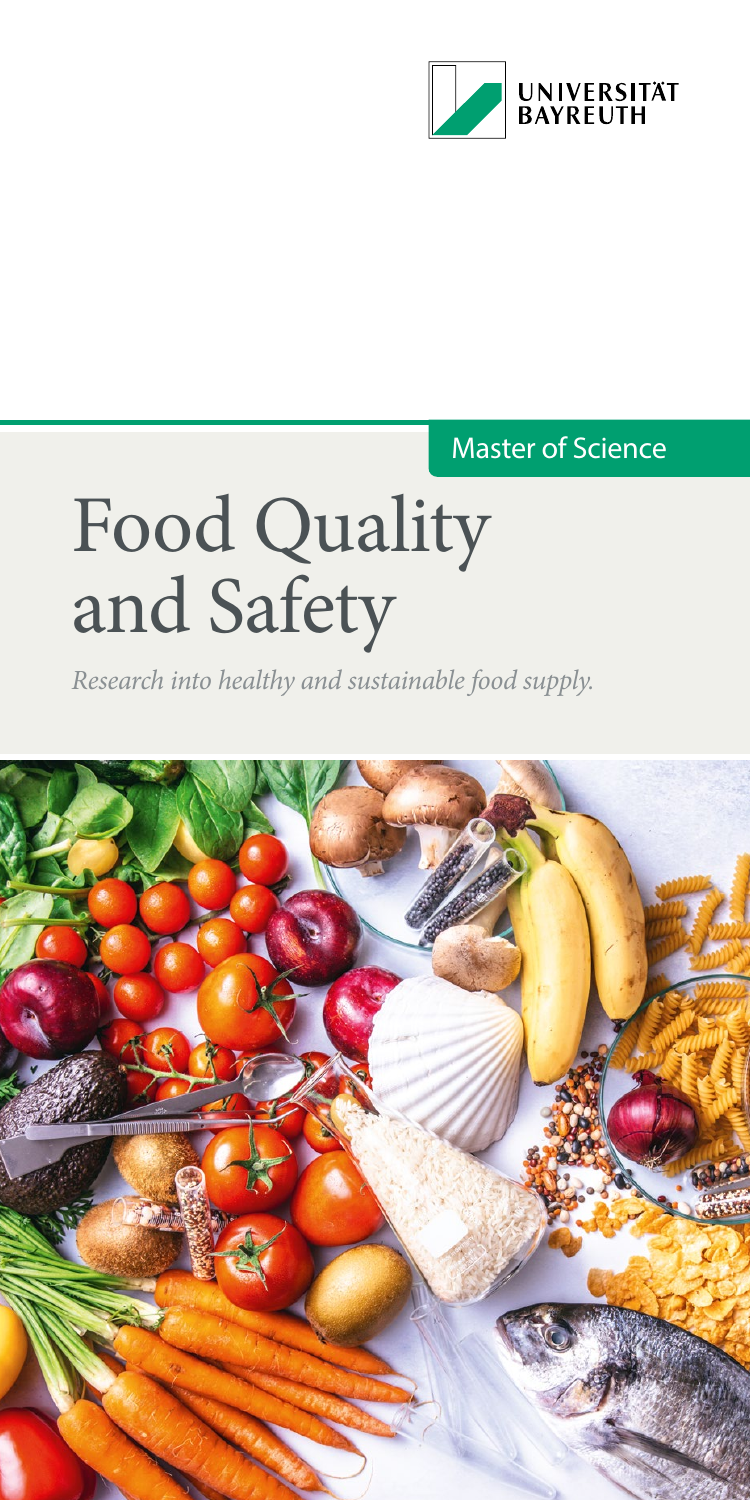

*The aim of the degree programme is to qualify students both for a career in research as well as for executive positions in the food industry, at authorities, in the media, and in other areas of politics, administration, and business.*

# An integrated vision of nutrition.

The food industry is a highly complex environment. Besides the overwhelming variety of ingredients they contain, our food products are produced, traded, and processed globally. Quality assurance and quality enhancement must come to terms with this complexity, as must the legal framework, and new technical innovations. Unique in Germany, the *Food Quality and Safety* master's degree course at the University of Bayreuth addresses some of the greatest challenges of the 21st century: the sustainable production and distribution of healthy food of the highest possible quality, feeding a steadily growing world population, and optimizing existing supply chains while developing new ones. Complex problems require interdisciplinary solutions. This is where the scientific, legal, and economic skills you will acquire, thanks to this programme's interdisciplinary scope, will come to the fore.



*In addition to complex specialist knowledge, our students acquire key social and personal competencies such as: scientific and practice-oriented work, teamwork, science communication, media training, conflict management, and many more.*

# Come and study at the interface of research and application.

We are confronted almost daily with new questions on food quality and safety. The life and health sciences are developing rapidly and demand extreme flexibility and adaptability from students. Your master's programme is dedicated to topics of great relevance, and aspires to implement future-oriented findings. You will be introduced to highly topical issues related to food, nutrition and health, work on concrete case studies, and be included in current research projects. You will acquire skills in the following areas: *Biology and Biochemistry of Food*, *Human Biology*, *Food Chemistry*, *Data Science/Bioinformatics/Statistics*, *Food Law*, *Trade Law*, *Safety and Risk Management Law*, *Quality Management*, *Food Supply Chain Management*, and *Science Communication*. Your ability to work in an interdisciplinary manner will therefore be just as important as creativity, teamwork, and a sense of responsibility.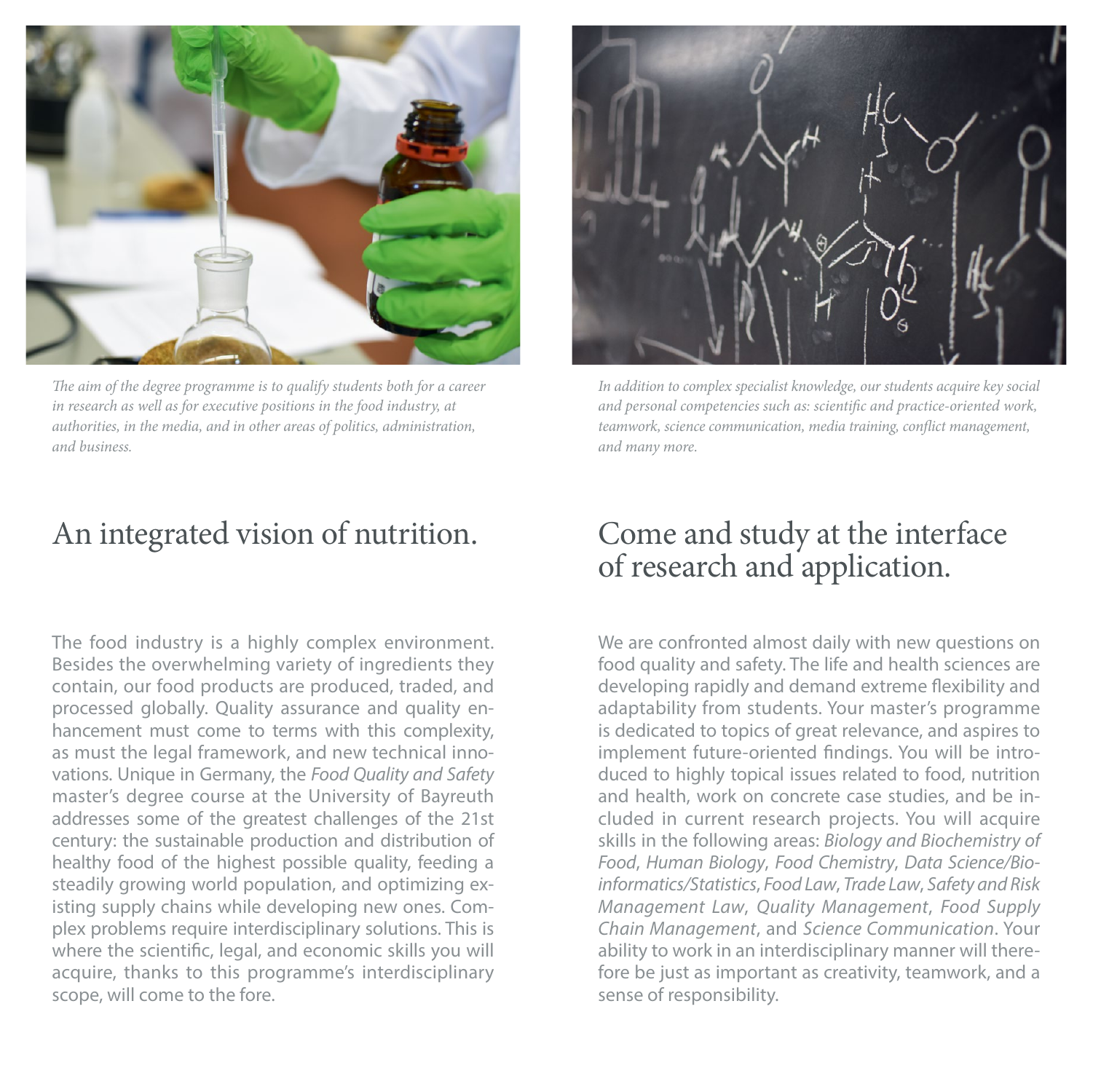

*Food quality and safety are directly related to human health. Ensuring the integrity and supply of nutritious food is critical for public health.*

# A master's degree with exciting prospects.

Germany is one of the largest food exporters in the world and at the same time dependant on the import of high quality primary products and ingredients. The food industry is one of the most important sectors in Germany. This means attractive prospects here for all those who have successfully completed the English-taught master's course in *Food Quality and Safety* at the University of Bayreuth. Yet in fact, your skills will be in demand all around the world, because the challenges in the areas of food, environment, and health have long since become global in nature.

In many areas you will be a sought-after specialist, such as in research, in leadership roles in health management, in health insurance companies, or in the food industry, as well as in politics and the media, with authorities and government ministries, and in the health sector.

# Your studies at a glance. 4 semesters.

| Course structure Food Quality and Safety                                                                                                               | <b>Credit points</b><br>$(ECTS)*$ |
|--------------------------------------------------------------------------------------------------------------------------------------------------------|-----------------------------------|
| <b>Biology and Biochemistry of Food</b>                                                                                                                | 19                                |
| Food Microbiology<br>Food Metabolome and Toxicology<br>Crop Plant and Farm Animal Biology                                                              | 6<br>6<br>$\overline{7}$          |
| <b>Human Biology</b>                                                                                                                                   | 6                                 |
| ■ Nutrition Physiology and Immunology                                                                                                                  | 6                                 |
| <b>Food Chemistry</b>                                                                                                                                  | 6                                 |
| Chemical Food Analysis                                                                                                                                 | 6                                 |
| Data Science/Information Technology/Statistics                                                                                                         | 6                                 |
| Data Analysis and Statistics                                                                                                                           | 6                                 |
| Law                                                                                                                                                    | 18                                |
| Introduction to Law and Food Law<br>Food Quality and Food Authenticity Law<br>$\blacksquare$ Trade Law<br><b>E</b> Food Safety and Risk Management Law | 5<br>$\overline{4}$<br>4<br>5     |
| Management                                                                                                                                             | 10                                |
| Food Quality Management<br>Food Supply Chain Management                                                                                                | 5<br>5                            |
| <b>Multidisciplinary Trainings</b>                                                                                                                     | 10                                |
| <b>Case Studies</b><br>Science Communication                                                                                                           | 7<br>3                            |
| <b>Mandatory 3-Month Internship</b>                                                                                                                    | 15                                |
| <b>Master's Thesis</b>                                                                                                                                 | 30                                |
| <b>Total</b>                                                                                                                                           | 120                               |

\*ECTS credit points according to *ECTS*

The awarding of credit points according to the *European Credit Transfer System (ECTS)* facilitates the international comparability of coursework completed at European higher education institutions.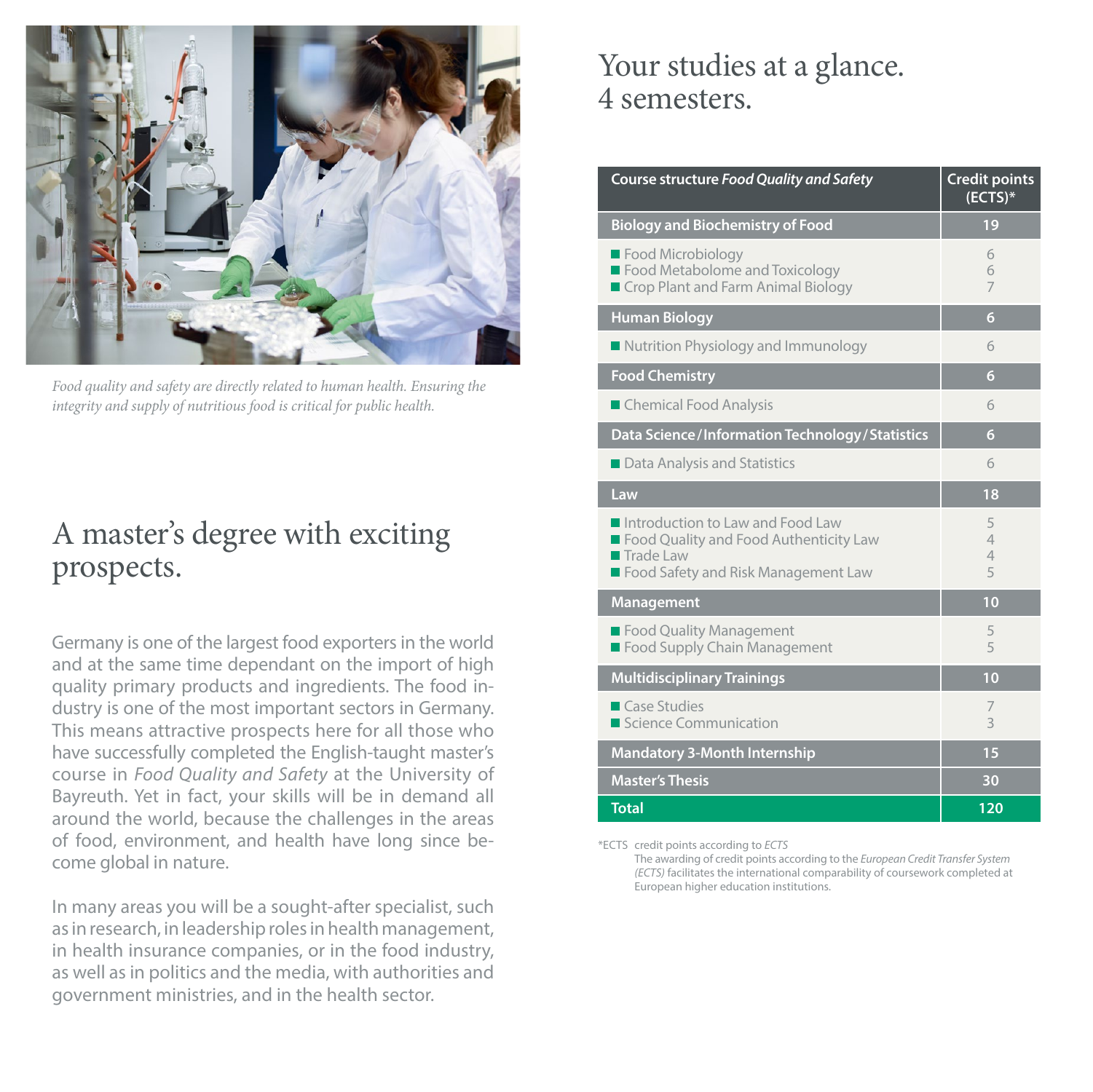

*Kulmbach is an old margravate town which is home of companies, authorities, and research institutes in the food sector. With around 26,000 inhabitants, the town offers a full range of cultural and gastronomic delights.*



*We offer a future-oriented master's programme with an individual support of our students from the very first request for advice to the nurturing of relationships within the framework of an alumni network.*

# Special programme, special place.

You may be wondering why the master's degree course in *Food Quality and Safety* is not actually taught at the main campus in Bayreuth, but on its nearby satellite campus in the charming beer-brewing town of Kulmbach. There's good reason why the newly founded faculty has its headquarters here at the foot of the lofty Plassenburg Castle. Kulmbach is home not only to some globally recognized companies in the food industry, but also to the *Max Rubner Institute*, the *Bavarian Control Authority for Food Safety and Veterinary Medicine*, the *State Technical College for Food Technology*, as well as the *Kulmbach Clinical Centre*. All of these are involved in various research projects and in the teaching at the faculty. Students benefit from the practice-oriented courses and close cooperation with companies in the food industry, where they make contacts, complete internships, and often discover exciting career prospects.

## Pioneering spirit and fresh ideas in an old spinning mill.

The University of Bayreuth, home to approximately 13,500 students, is currently rated as one of the top young universities worldwide, ranking "414 under 50" according to the academic magazine *Times Higher Education*. The University has a character all of its own, which appeals to highly talented students and excellent scientists. A recent example of its success in this regard is the newly founded *Faculty of Life Sciences: Food, Nutrition and Health* in Kulmbach, which is dedicated to research on the sustainable production and distribution of high quality, healthy food, and the effective prevention of diseases of modern civilization. The faculty is located in the town centre in the old Kulmbacher spinning mill, rich in tradition and currently subject to comprehensive renovation measures. As a satellite campus of the University of Bayreuth, we offer a specific study service and, of course, we are closely networked with all facilities and services on the main campus in Bayreuth.